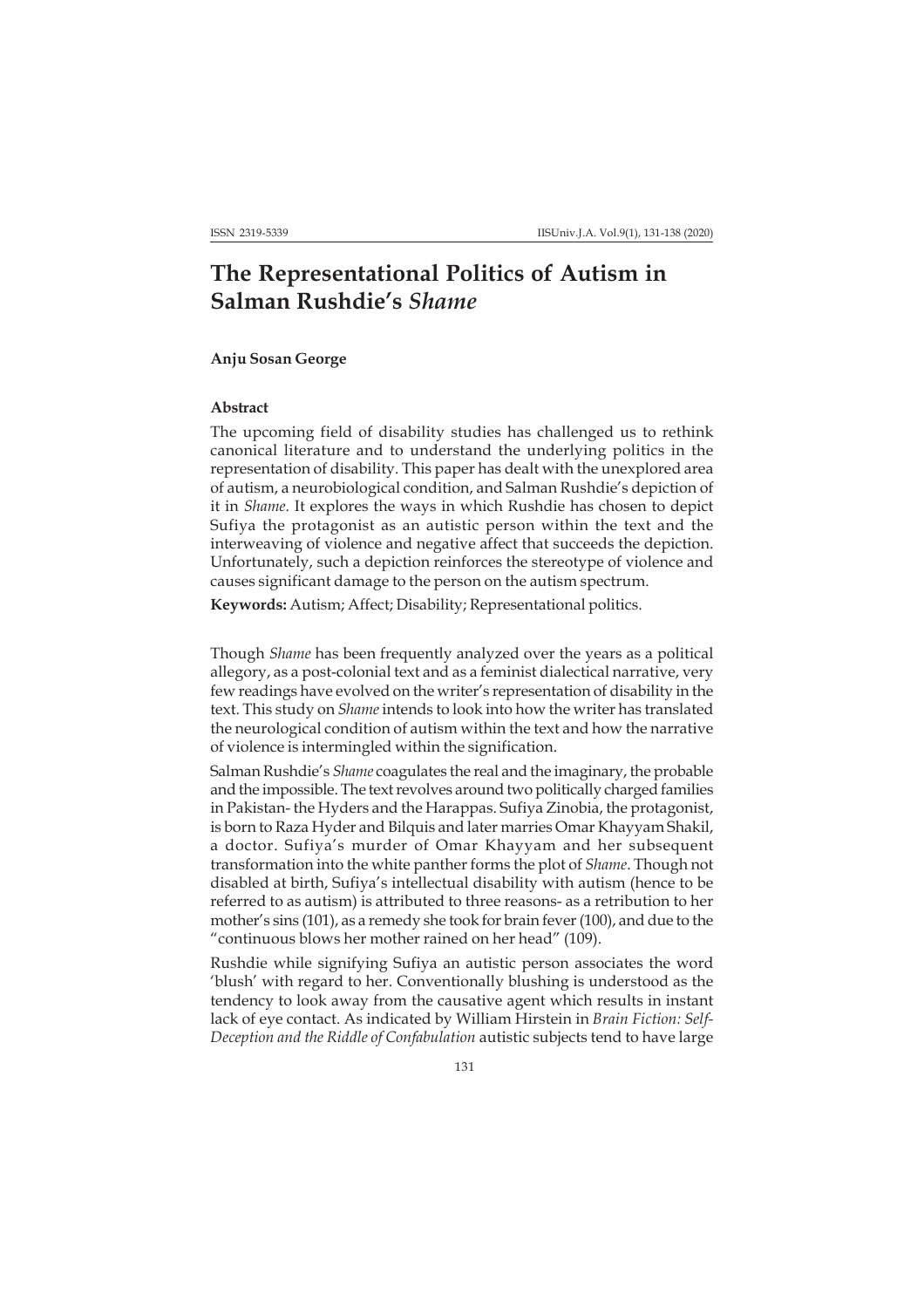skin conductance response to locking eye gaze with another person (113), which makes it increasingly difficult for them to make and sustain an eye contact. Since the reason for Sufiya's blush is unknown, her continuous diversion of gaze can be interpreted as the result of her autism. Yet in opposition to the typical description of autism seen in autism fiction, where an autistic person does not comprehend emotions, Sufiya registers feelings which are unnoticeable to others. Rushdie narrates how she absorbed "like a sponge, a host of unfelt feelings" (122). Sufiya's hyper sensitivity leads to blushing which makes her a participant in any crime, even if she were innocent of its shame. In a parallel reading of the autistic body, this could be seen as her physical response to an over stimulation due to autism.

Autism is signified through Sufiya's love for arranging furniture around the room, which she constantly arranges and rearranges:

> During his married life Omar Khayyam was forced to accept without argument Sufiya Zinobia's childlike fondness for moving the furniture around. Intensely aroused by these forbidden deeds, she arranged tables, chairs, lamps, whenever nobody was watching like a *favourite secret game*, which she played with a *frighteningly stubborn gravity*…'Honestly, wife,' he wanted to exclaim, 'God knows what you will change with all this shifting shifting'. (71 Emphasis added)

Patricia Howlin in *Autism and Asperger Syndrome: Preparing for Adulthood* has explained how the complex interactions of an autistic child with his surroundings change with adulthood. For several people such actions keep "fear and anxiety under control" (137). Rushdie renders to his autistic protagonist obsessive behavior patterns which she does with "frighteningly stubborn gravity"(138). Sufiya's continual caressing of pebbles in her hand is another overt sign of belonging to the autism spectrum. The narrator also notes that Sufiya would "tear each damaged hair in two, all the way down to the roots. She did this *seriously, systematically*" (136 Emphasis added). The 'repetitive nature' of this task done by Sufiya, "seriously" and "systematically" and with accuracy, brings to light the habitual features of people on the autism spectrum.

Rushdie signifies Sufiya as an autistic person by highlighting the working of a mind which tends to conjure fictional images. Rushdie explores how Sufiya replays images of happy times in her mind and how she stores it within herself to play it whenever needed:

> She likes it now that she is sometimes left alone and the things can happen in her head, the favourite things she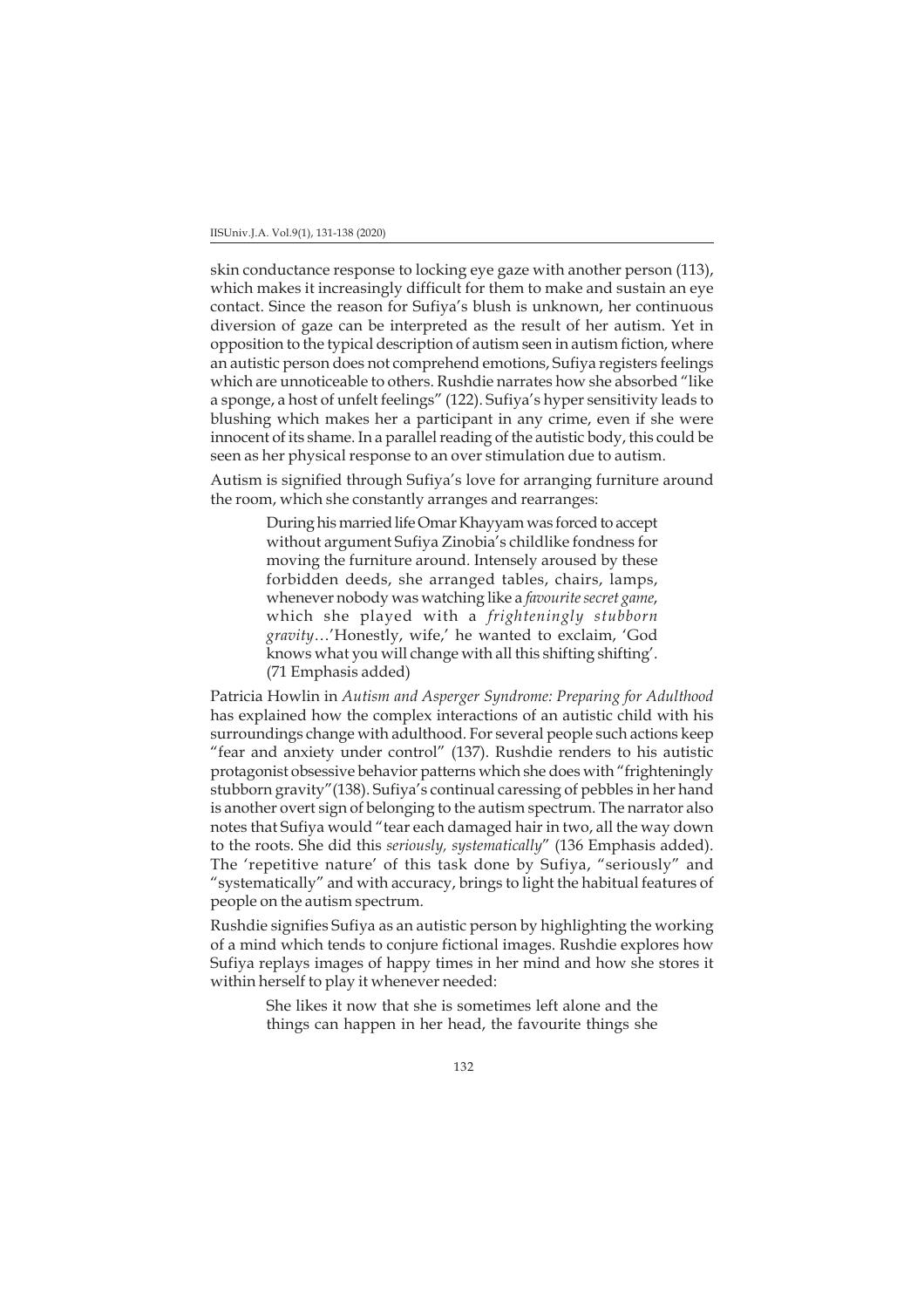keeps in there, locked up; when people are present she never dares to take things out and play with them in case they get taken away or broken by mistake… she fills her mind with happy images, so that there won't be room for the other things, things she hates. (213)

Sufiya also displays the characteristic autistic trait of denial and prefers the life of make believe.

Rushdie signifies Sufiya as an autistic by highlighting the blankness of her eyes. Often along with autistic gaze aversion, the neurotypicals are also confused with the 'blank stare', a state of unreadability in the eyes of the autistic person. This unreadability, a recurring image in autism fiction leads to massive reinterpretations making it 'unsettling' at best and 'non-human' at worst. Rushdie specifically describes Sufiya's eyes, as "blank as milk" (131) and "her eyes, while she worked, acquired a *dull glint*, a gleam of *distant* ice or fire from far below their habitually *opaque surface*" (136 Emphasis added) which undeniably circumscribe her to the autism spectrum.

Sufiya is a low functioning nonverbal autistic person whose speech impediment too typifies her as having juvenile regressive autism. Rushdie's usage of a female autistic body to evoke the metaphor of a Beast is not purely fictive, but based on the innate tendency of an autistic person to impersonate a character, a person or a thing. As authorized by medical studies and life writing by people on the spectrum, autistic persons in general tend to impersonate (Williams, Donna. *Nobody Nowhere*). At times this character becomes intensely personal, so much so that they start to resemble the character they impersonate. Quite often this act of impersonating becomes an act of defense mechanism against unwanted thoughts. In *Shame* Sufiya metamorphoses her isolation and loneliness caused by her disability into the Beast. Hence it is rightly said that she "wills the beast into existence" (93)

It is evident that the politics Rushdie employs in signifying Sufiya as an autistic person is to visualize her as strangely innocent, yet having the potential for metamorphosis. To this translation of the working of an autistic mind, Rushdie inserts the stereotype of violence by pitching her between the duality of the twin phases of the "good thoughts" and the "bad thoughts" (69) which collide within her.

The politics of signification of autism in *Shame* is further visualized when to make Sufiya fascinating, Rushdie raises her mental age twice to suit the plot. At the mental age of six and a half, when Sufiya is able to control her physical urges, she is pushed into marriage saying "in many opinions brains are a positive disadvantage to a woman in marriage" (*Shame* 56). The mental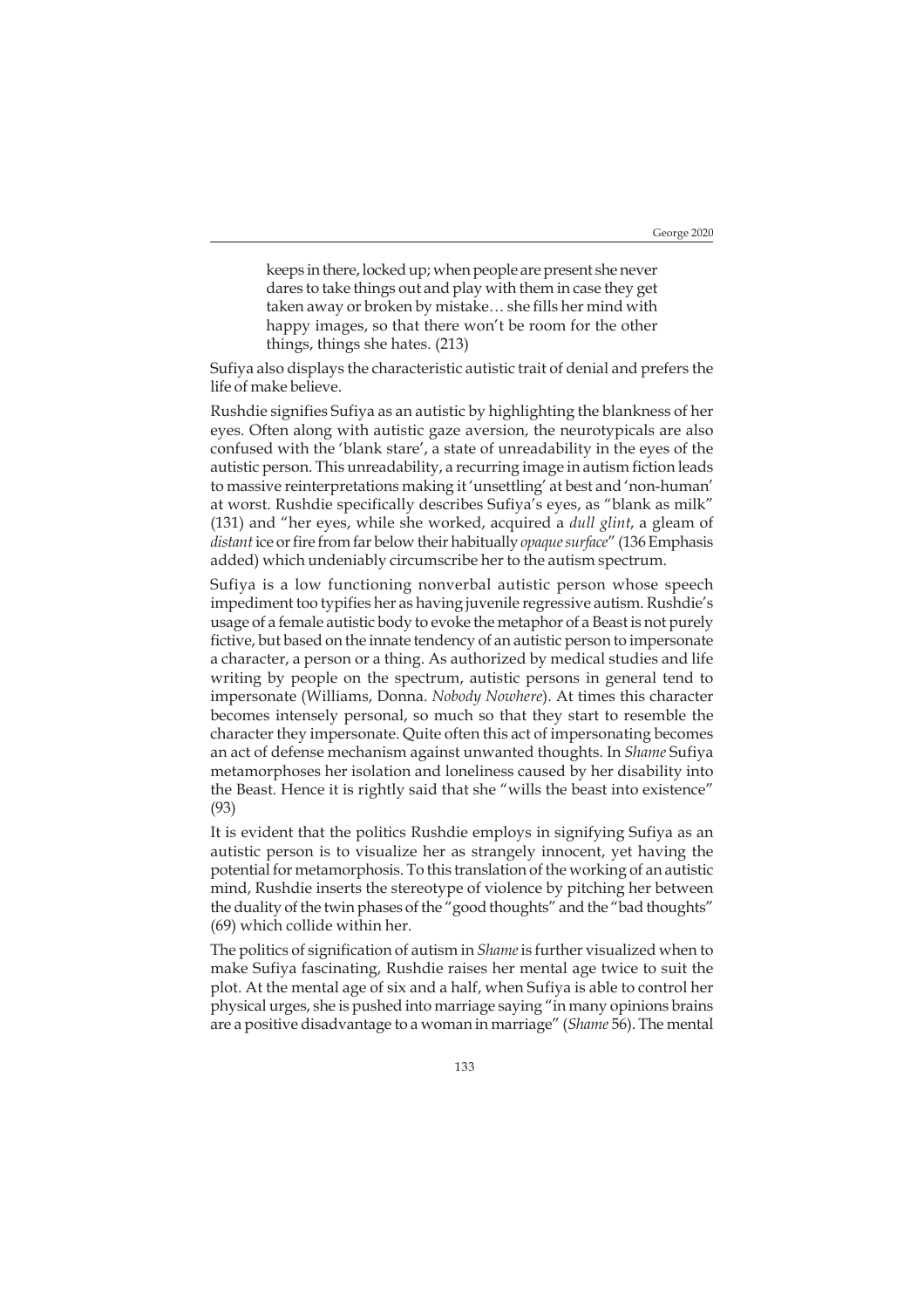age is further raised to nine and a half in the latter part of the text to make her comprehend that there is a gulf between the reality she is in and what is generically expected of a woman in a marriage. She is able to understand that her life lacks certain things, though she is unable to explicitly pin point what they are. Rushdie raises her mental age just enough to insinuate that there is a surreptitious sexual relationship between her husband and her ayah, Shahbanou which has resulted in the latter's growing tummy. However Rushdie's imprinting of Sufiya as a person on the spectrum and at the same time manipulating the mental age is paradoxical.

Rushdie infuses violence into the character of Sufiya thereby reiterating the cultural positioning of a person on the autism spectrum as one capable of unaccounted violence. This "sinister aura" of violence that is bestowed on her, stems from the social and cultural beliefs existent during the period. Rushdie's Sufiya is born out of two violent "stories": one was that of a Pakistani woman who was murdered by her father because by "making love to a white boy she had brought such dishonor upon her family that only her blood could wash away the stain" (115), and the other was that of an Asian girl who was attacked and murdered by a group of white boys. Rushdie affirms "my Sufiya Zinobia grew out of the corpse of that murdered girl" (116). Within the premise of the plot, this predetermined narrative of violence gets retranslated as the violence of the autistic Sufiya through three specific instances. The primary act of violence occurs when Sufiya's sleepwalking leads to her massive slaughtering of two hundred odd turkeys in Pinkie Aurangazeb's yard where "Sufiya Zinobia had torn off their heads and then reached down into their bodies to draw their guts up through their necks with her tiny weaponless hands" (138). The intense irrationality behind these acts of uncontrolled vehemence and violence spurs concern, and as decapitating of heads becomes Sufiya's signature style, it extends from animals to humans with high alacrity. The "somnolent demon" of violence that embodies Sufiya later emerges during her sister Naveed's wedding reception, leaving the groom almost murdered:

> … She buried her teeth in his neck…and sending his blood spurting long distances across the gathering, so that all family and many of the camouflaged guests began to resemble workers in a halal slaughter house. Talvar was squealing like a pig, and when they finally dragged Sufiya Zinobia off him she had a morsel of his skin and flesh in her teeth. (170-71)

 The violence that stems out of her tiny body when she evolves into a beast is unaccountable and dons a "supernatural passion" (171). The detailed exposition of the murder of the three adolescents (216) also brings to light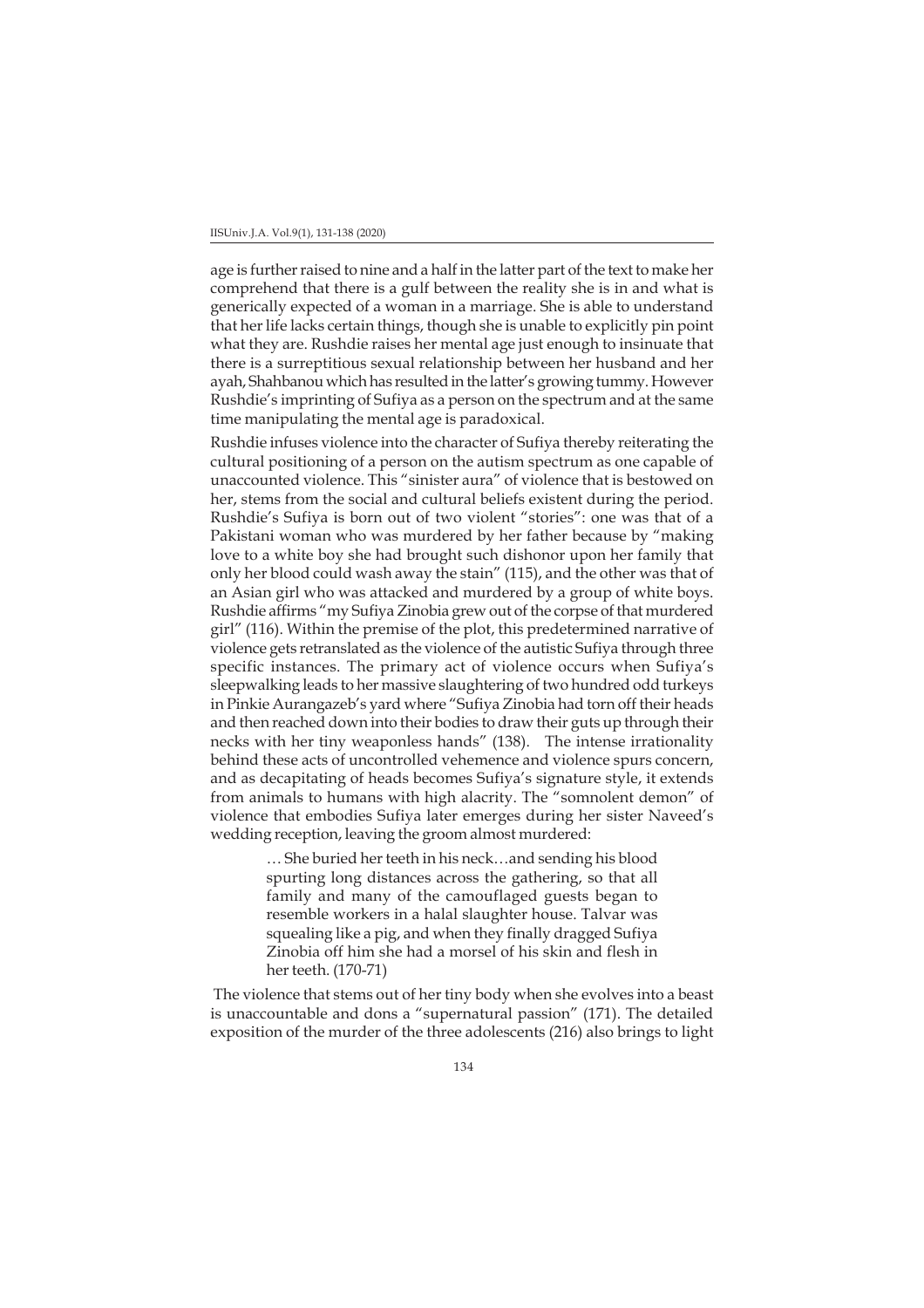Sufiya's potent sexuality. Omar, Sufiya's husband had been asked not to consummate their marriage and Sufiya was left to be a virgin. This consciously suppressed sexuality erupts through the beast who allows four adolescents to make love to her before murdering them. Pertinent to the discussion is also the need to remember that an autistic body as Sufiya's is seen to be obsessed by sexuality and based on the notorious history of eugenics and the intellectually disabled, this is not surprising.

Rushdie's autistic and bestial Sufiya is a subaltern too as the narrator refuses to give Sufiya a chance to tell her story. Though overtly Sufiya ceases to be an autistic subaltern with her transformation into the beast, paradoxically, she is again silenced, drugged and imprisoned as the abhorred beast thereby shifting the subaltern status from one position to another. Again Rushdie's use of Sufiya as a symbol does not allow her to be 'normal', as she is either less than normal or not normal at all. Sufiya is described as "pure" and "clean" (manifestation of idyllic innocence) in a "dirty" world surrounded by characters who are tainted (142). She is simultaneously "Sufiya the Beast" and "Sufiya the saint" (141) and her dual symbolism makes her either human or less-than-human. As Anupama Iyer in "Depiction of Intellectual Disability in Fiction" rightly points out, the subliminal quality of such symbols, serves to dismantle the identity of the intellectually disabled as ordinary individuals and undermines their lived experiences. Accordingly "when portrayed as symbols and stereotypes, people with intellectual disabilities are not allowed the dignity of ordinary abilities, difficulties and assets. Instead, their disability bears what Susan Sontag calls 'the metaphorical and symbolic weight' of the images assigned to them" (Iyer 132).

The narrator in *Shame* unambiguously takes the persona of Rushdie himself and leads his readers through the maze of his tangled memories. His asides too engulf the plot and as pointed by critic Ben-Yishai in "The Dialectic of Shame", "the question of representation is foregrounded in these asides by their very appearance and conceit of being somewhat more real and ontologically, less fictional" (198). In addition, the form of the metanarratives works relentlessly to give an impression of "laying bare the device", and hence providing the readers with "absolute moments of candor, truth and almost transparency" (198). The text is indeed authenticated by political facts about Pakistan, confessional anecdotes, an autobiographical mode of narration and a personal voice in addition to more than twenty cross cultural references from the Hagian Calender to Pierre Cardin. Thus the reader does not challenge the construction of the narrative, but accepts it without negotiation due to the authoritative voice that is involved. On one hand when the narration draws in "commensurable realities" (Hart 2008) the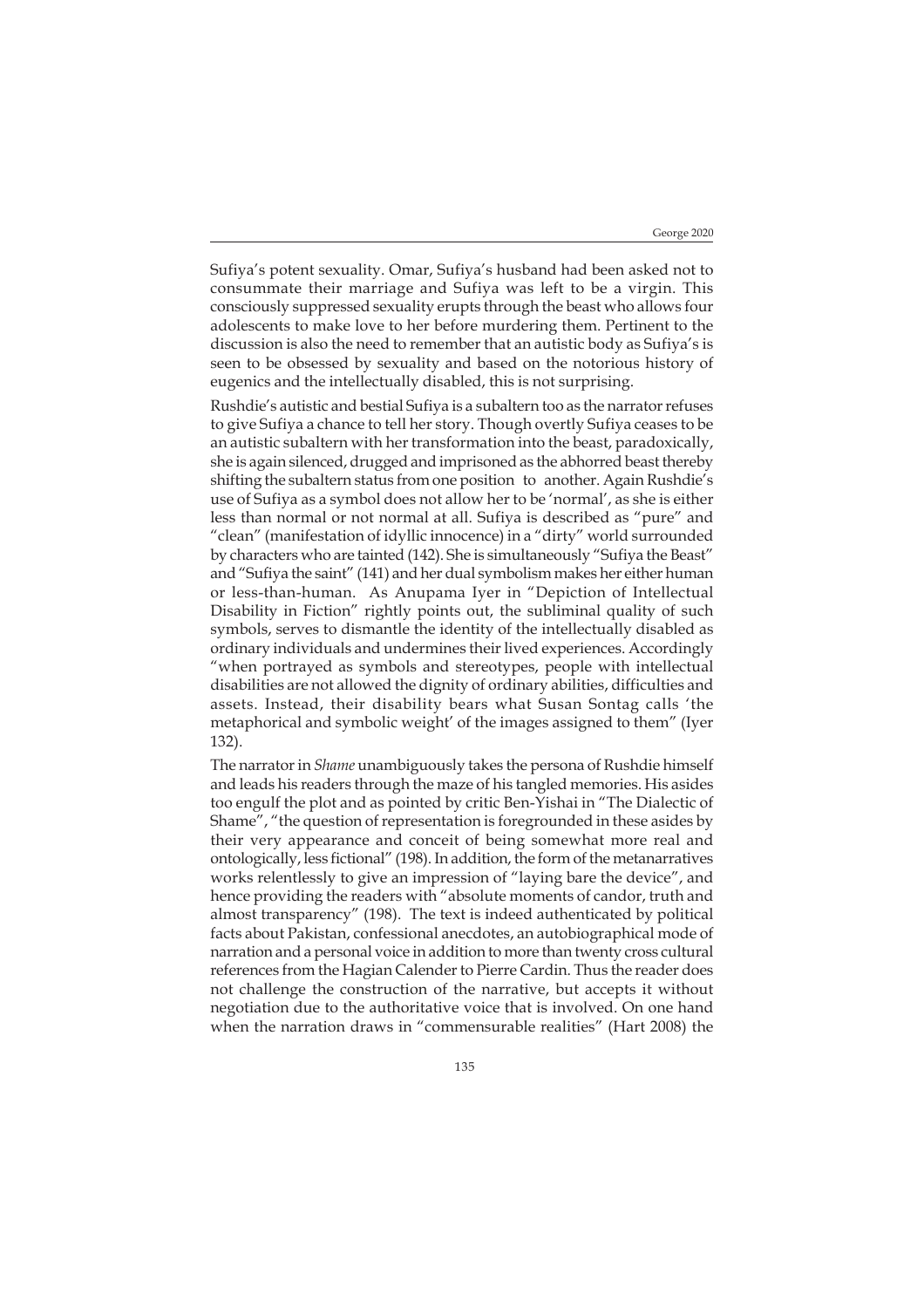text starts to authenticate itself. At this threshold the dark metaphors used against the disabled become more real and the jibes become more lucid and sharp. This yanking of the text away from the realm of the fictional into the 'real' world, spells danger for the disabled, as the denigration of the autistic too suddenly becomes real.

Such texts as *Shame* have also led to studies which seek to answer the question if disability could generate a narrative. Interestingly, Rushdie's narrator does express dissent in employing Sufiya's disability as a tool of conversation when he convincingly admits, "I did this to her, I think, to make her pure. Couldn't think of another way of creating purity in what is supposed to be the Land of the Pure…and idiots are, by definition innocent. Too romantic a use to make of mental disability? Perhaps, but it's too late for such doubts" (120). While addressing this issue, what cannot be overlooked is the ethical dilemma in representing an individual who cannot give consent to the authenticity of representation, nor is able to speak for oneself and attempts by others to speak for them entails misrepresentation.

Sufiya symbolizes dual subalternity from another perspective too, namely that of being a subjugated Pakistani woman and of being an autistic 'other'. Interestingly unlike many writings where the subaltern succumbs to her surroundings, Rushdie's heroine initially at least, is seen to rise from her branded position and unleashes back fury where in the usual course the only choice would have been silent suffering. To critic Jenny Sharpe in "The Limits of What is Possible: Reimagining Sharam in Salman Rushdie's *Shame*" Sufiya's powers represent Rushdie's attempt to reorder honour and shame and to find a place for women's rage (3). Extending the above argument, the text could indeed be seen as the writer's abortive attempt to rechart territories for the disabled body as Rushdie works at the polarity between *izzat* and *sharam*, (honour and shame) and tries to re-ascribe the body of the disabled into these dual zones.

It is also evident that at the focal point of Rushdie's text lies the exposition of shame- not merely the concept of shame, but also of shame as a negative affect. *Shame* places "sharam" in close affinity primarily with the feminine disabled body, where it gets retranslated as both the purity and the wholesomeness of a woman. As the narrator explicates, 'shame' connotes multiple meanings of "embarrassment, discomfiture, decency, modesty, shyness" of a woman (35). As David W. Hart posits in "Making a Mockery of Mimicry: Salman Rushdie's *Shame*", the intrinsic effect of shame as used by Rushdie is for it to be a "protective mechanism" or a "regulating mechanism for social conduct" (2008) that was essential for the 'safety' of a woman, more so for an autistic woman. Hence it is evident that Rushdie's use of the features of autism within *Shame* is intended to add more shame,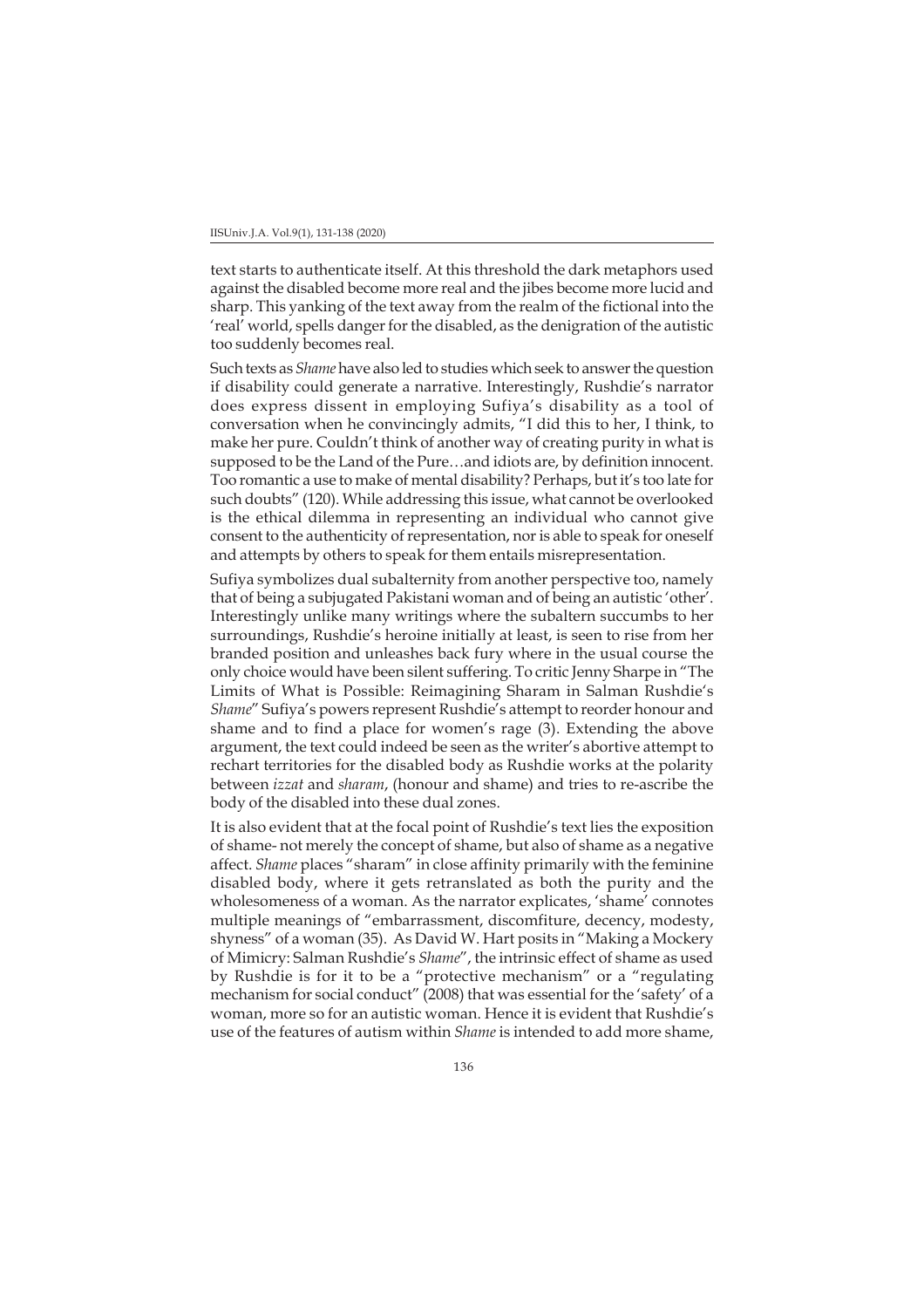and consequently more guilt, to an already shamed female body signifying double marginalization at the very outset. Again shame is a signifier of a collective identity as the narrator says, "the shame of any one of us sits on us all and bends our backs" (84). It also becomes indistinguishable from one's self with the passage of time as Rushdie writes, "But shame is like everything else, live with it long enough and it becomes part of the furniture" (21). It can also be safely surmised that it is the dual disenchantment and embarrassment that she faces due to her 'shame' that eventually leads to her transition as the beast. Omar Khayyam, the "peripheral hero" (25), and the second prominent character in the text is consistently taught by his mother's not to register the "forbidden emotion of shame" (33). He is asked to evade it completely as it makes "your heart start shivering", it made women "want to cry and die," and men to "go wild" (34). Ironically while Omar Khayyam is taught to defy shame, the autistic Sufiya is unconsciously taught to absorb it. As Hart has observed, none of the men, Raza, Iskander or Omar seem to have this emotional quality, while Sufiya seems to be subsumed by it (2008). Rushdie notes "She was, as her mother had said, the incarnation of their shame" (210). Just as her mother accepts her shame at the birth of her daughter saying, "He wanted a hero of a son, I gave him an idiot instead... I must accept it. She is my shame" (101), Sufiya too willingly receives it. It is curious that even the minor instances of Sufiya's dissension to accept shame is willfully and summarily rejected by the narrator, who renders in extensive detail how she represents not only the shame of herself or even that of her family, but also that of her country.

*Shame* by integrating numerous violent histories into the narration, such as the murder of a daughter by a Pakistani father, or the bloodied history of Pakistani leaders, the text sets the pace for Sufiya's violence and her story becomes indistinguishable from the legend of the white panther, which is blamed for the numerous deaths nationwide. The interlinking of negative affect of shame and the affect of distress generated against autistic bestial Sufiya is translated to the reader in its intensity, impelling the reader not to turn away from the text, but from the character. Largely a mute autistic person, Sufiya's lack of speech is utilized by the narrator who refuses to give her a voice and circumscribes her to her role without resistance. Thus the negative affect of shame that circulates around Sufiya, her existence, her pitiable marriage and her metamorphosis as the beast cannot be erased. Unfortunately Sufiya is never looked at with sympathy or pity, but in the counter deification of her metamorphic figure, the narration renders her predisposed to all change and yet adept in transitioning into vengeance. The tragedy is that the negative affects that well up within the personae of Sufiya, communicate as negative affect towards autism itself. Hence the